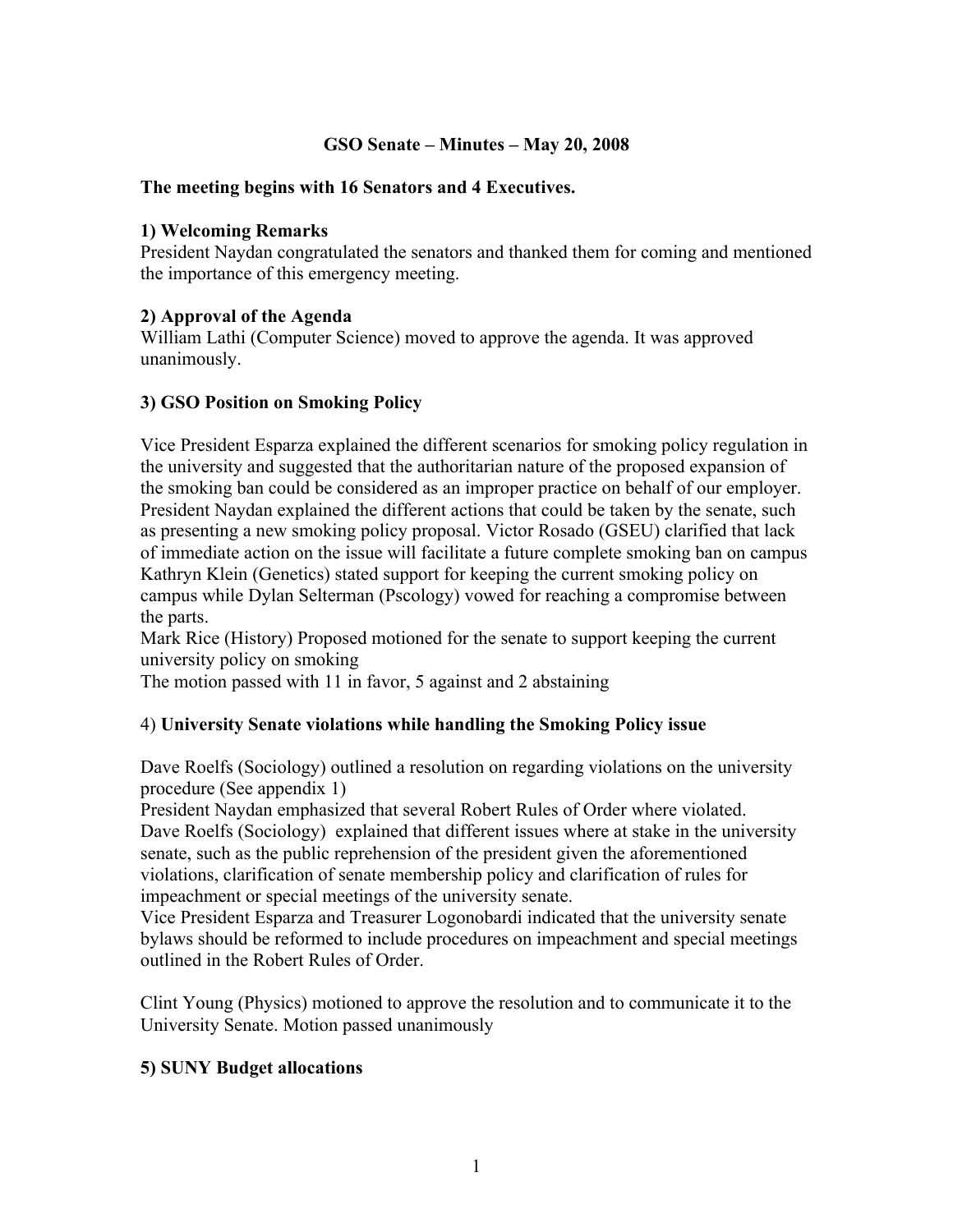President Naydan explained that by MAy  $16<sup>th</sup>$  2—8 all the budget cuts proposed by the state government would be solidified. She outlined a resolution on the SUNY budget cuts (See appendix 2) and called the attention to the need of avoiding cuts to graduate student funding. Speaker Antonenko suggested mentioning the administration's 5 year plan for Stony Brook University on the resolution.

William Lathi (Computer Science) motioned to approve the resolution with the addition of a reference to the 5 year plan. The resolution passed unanimously.

## **7) Requests for Funding**

Treasurer Longobardi presented the requests for funding. They will all be supported with the miscellaneous grants line:

A. Spring Fest funding

Treasurer Longobardi explained that the expenses of the spring festival recently celebrated at the curry club restaurant exceeded the original budget by \$1100. William Lahti (Computer Science) motioned to approve the extra funding. It was approved unanimously.

## B. Music and Motion Seminar

Representatives from the Music department requested GSO money for the Music and Motion Seminar by Dianne Chapitis. The budget committee recommended giving the organization \$700. Treasurer Longobardi reminded the senate that the Internal Control Program allows for the approval of such expenditures well in advance of the event taking place. Kira Schuman (History) motioned to approve the funding. It was approved unanimously.

# C. Earthquake in China

Treasurer Longobardi reminded the senate of the long standing tradition of social awareness and responsibility with the victims of different tragedies. Representatives from the Stony Brook Chinese Student and Scholar Association explained their ongoing effort of collecting funds for the victims of the recent earthquake in the Sichuan province. The budget committee recommended the amount of \$1000 for the Hong Kong Red Cross. Kathryn Klein (genetics) motioned to approve the funds. . It was approved unanimously.

#### **8) Announcement on Service Awards**

Vice President Esparza announced that The GSO service awards will be named "Andrei Antonenko Service awards" due to the enormous contribution of Andrei Antonenko for the GSO and the academic community of Stony Brook University.

#### **9) Closing remarks**

President Naydan thanked everyone for coming and being such a great senator.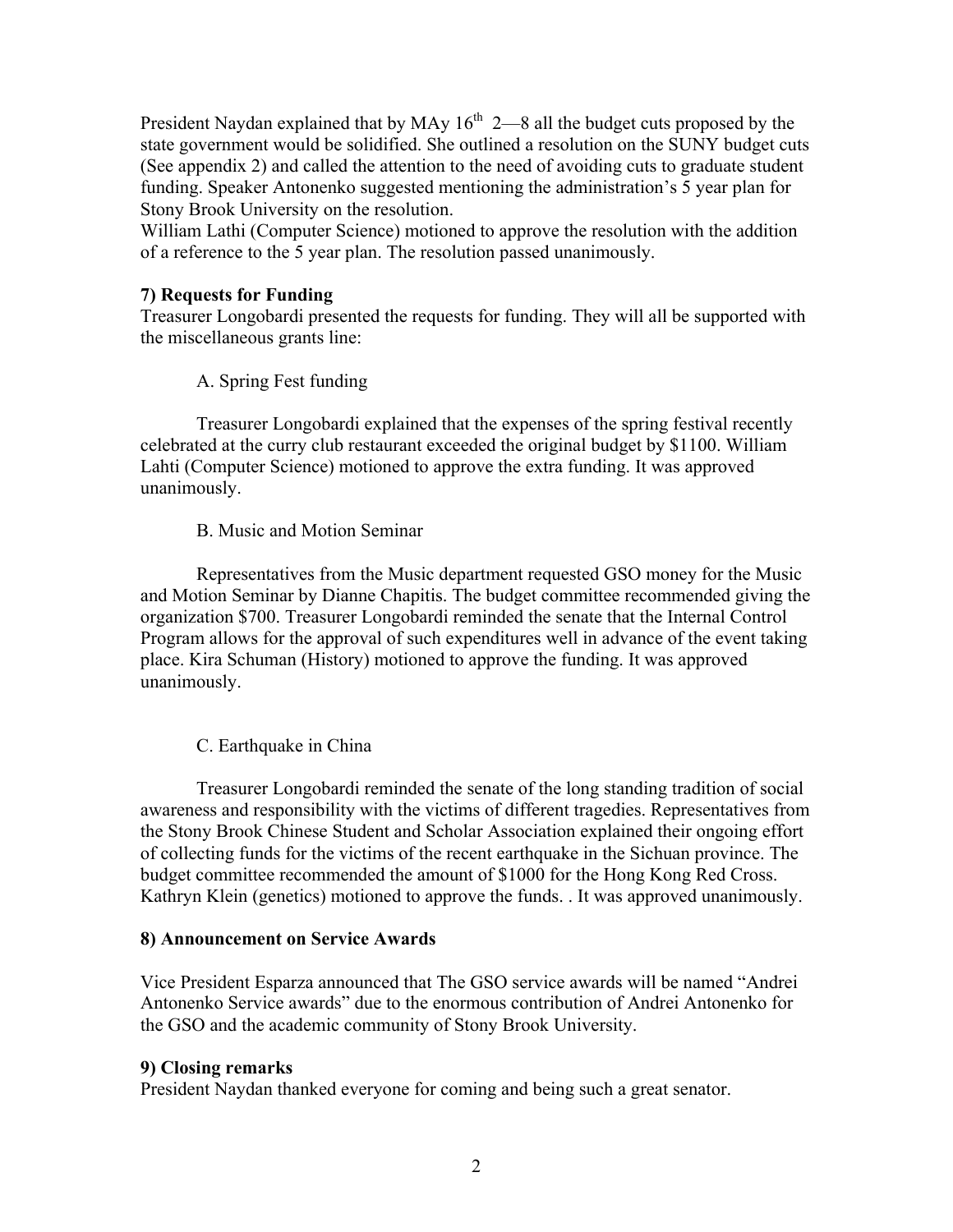Mark Rice (History) motioned to adjourn the meeting. The motion passed unanimously.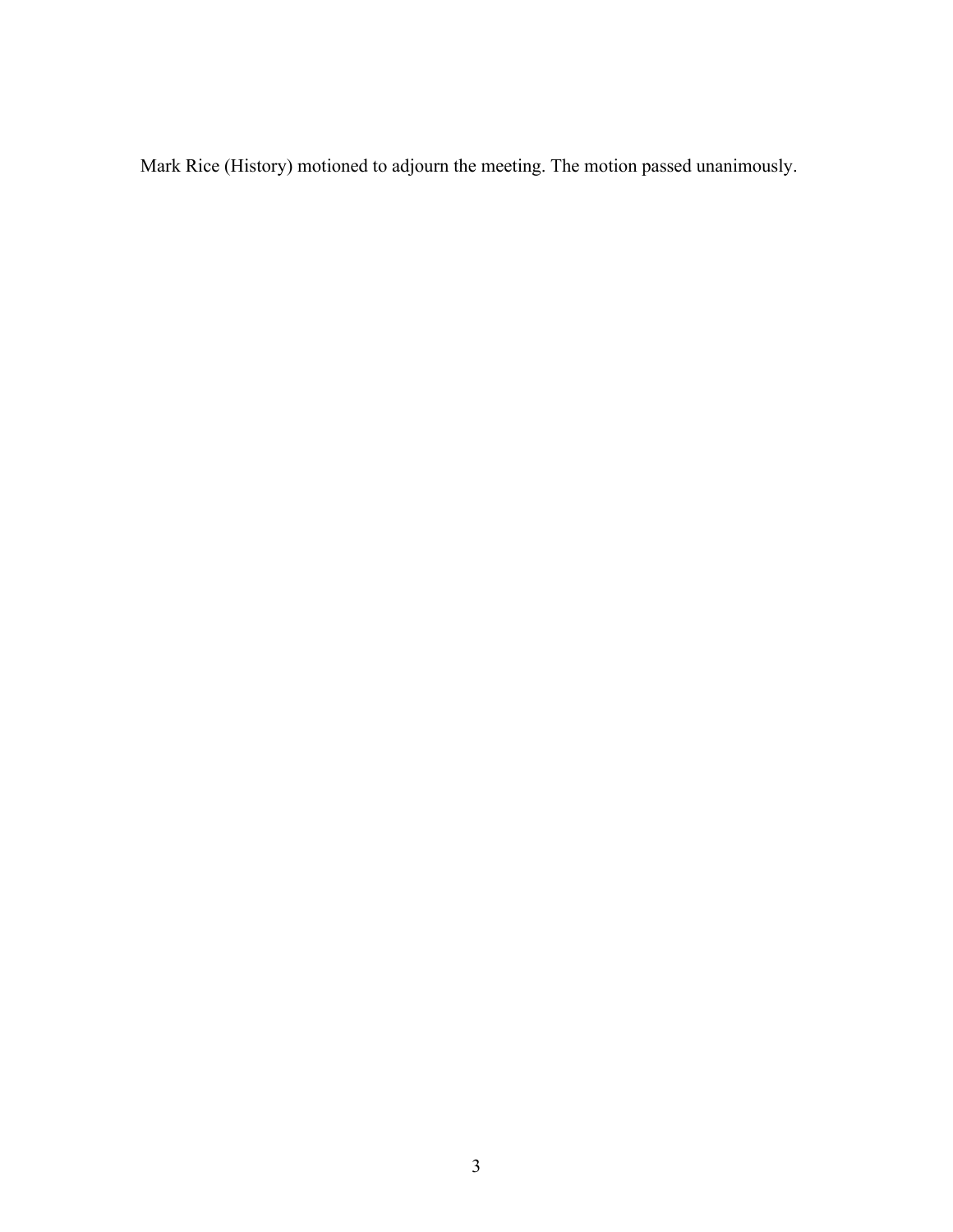### **APENDIX 1 Resolution on Improper University Senate Procedure at the May 2008 University Senate Meeting**

In the May 5, 2008 meeting of the Stony Brook University Senate, a resolution was passed to create a partial smoking ban on campus. The measure adopted was a modification of a resolution developed over a period of two years under the auspices of the smoking policy subcommittee of the campus environment committee of the University Senate. A substantial minority of the senate is disappointed with the passing of this resolution. While this disappointment partially stems from the outcome of the vote itself, the more serious root of this disappointment stems from the process by which the debate and vote was conducted. If the outcome had been obtained through a fair and balanced process, there would be no grounds for its contestation. However, we contend that flaws in the process a prior favored the outcome that was obtained. The paragraphs that follow are an attempt to outline what we see as serious violations of said process.

There seem to have been at least three formal violations of *Robert's Rules of Order*: the improper use of a substitute motion, violations of the rules of debate, and violations of the rules for closing debate.

**Improper use of a substitute motion.** According to *Robert's Rules of Order*, a substitute motion is a type of amending motion, the purpose of which is strictly to replace large sections of a motion (defined as one paragraph or more) with substantively different text. This type of motion is only to be considered upon finding that the text of the original motion requires numerous substantive changes and hence would be cumbersome to modify through the usual amendment procedures. The substitute motion offered to the University Senate replaced only two words in the original motion and thus did not constitute a proper substitute motion. The effort to amend the original motion should have been pursued through the usual amendment procedures (which require a more rigorous voting and debate process).

**Violations of the rules of debate.** According to *Robert's Rules of Order*, members of an assembly are allowed to speak a maximum of two times to the same question and no member may be recognized to speak for their second time until all members of the assembly who wish to do so have been recognized to speak for their first time. Furthermore, deviations to these rules must be approved by a 2/3 vote. As the debate was conducted, members supporting the substitute motion were allowed to speak at will to any question that arose while members opposed to the substitute motion were infrequently recognized to speak. No vote was taken that approved these deviations from normal procedures.

**Violations of the rules for closing debate.** According to *Robert's Rules of Order*, debate can be closed and a vote undertaken in two ways. The chair may, upon recognizing a pause in the debate, call the question herself/himself and proceed with taking the vote if no objections are raised. Alternatively, a member of the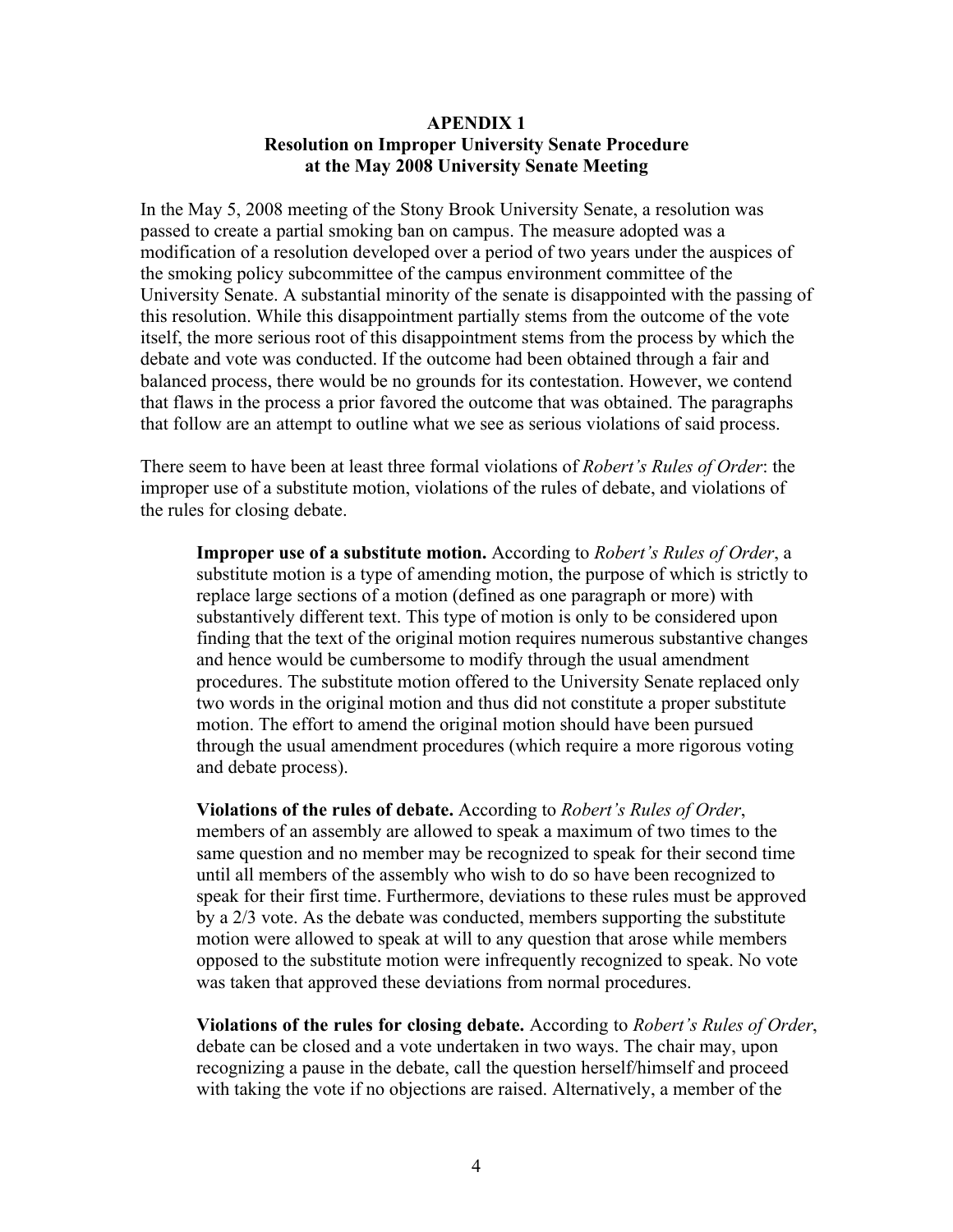assembly may make a motion to call the question and if this motion is seconded and approved by 2/3 vote, the chair is obligated to proceed with taking the vote. As the debate was conducted, a member of the assembly motioned to call the question and the motion was seconded. However, no vote was taken on this motion and, despite the fact that members opposed to the substitute motion wished to debate further, the chair closed debate and proceeded with the vote.

In addition to these formal violations of rules, there were two more intangible violations of the *spirit* of *Robert's Rules or Order*: there were unequal presumptions made by the chair as to who was and who was not likely to be a senator (and thus who was allowed to enter the debate) and there was an unequally rigorous application of the rules of order.

**Unequal presumption of Senate membership.** Members who appeared to be older were immediately presumed by the chair to be members of the senate unless proven otherwise and were thus recognized to speak. Members who appeared to be younger were immediately presumed by the chair to NOT be members of the senate unless proven otherwise and were thus not recognized to speak. As the younger members of the senate were much more likely to be in opposition to the substitute motion, this simple act biased the content of the debate towards one side.

**Unequally rigorous application of the rules of order.** That the rules of order were not always rigorously applied should be apparent by the preceding paragraphs. This in and of itself is a serious issue. However, it is made more serious by the observation that the rules of order *were* very rigorously applied whenever members opposed to the substitute motion tried to speak. During the debate, it was only these members who were quieted by the application of the rules.

Taken separately, no single violation would appear flagrant enough to pursue, but together they suggest the selective application of the rules in order to favor one side of the debate. While the chair and other members of the executive committee have a right to take sides in any debate as voting members, their primary responsibility in the role of executives is "to act for and to further the activities of the University Senate," not to use the power inherent in their positions to promote only one side of a debate. The simple fact that members of the executive committee took it upon themselves to devise smoking policy independently of the campus environment committee, despite the fact that responsibility for developing said policy had been explicitly delegated to the smoking policy sub-committee of the campus environment committee by the University Senate itself, is a troubling interpretation of the role of an executive.

While executive sessions are closed and therefore cannot provide additional evidence to these claims, what has emerged suggests a preconceived plan by some members of the executive committee to conduct the debate over a contentious issue in such as way as to make one outcome more likely than the other; therefore be it